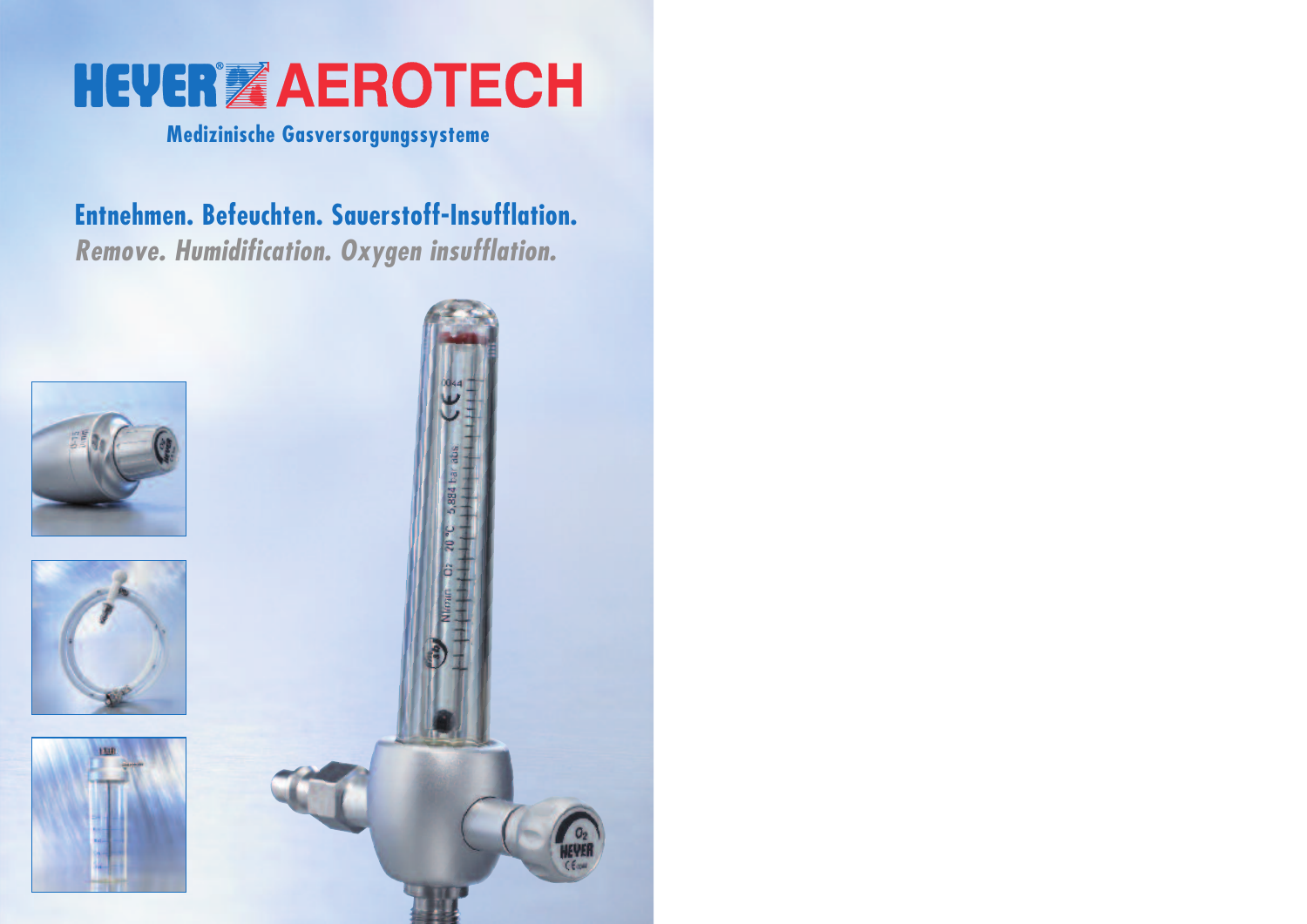**Herzlich willkommen bei HEYER AEROTECH! Wir bieten Ihnen saubere & technisch präzise Medizintechnik – für eine reine Sauerstoffzufuhr.**

 $\circledcirc$ 

*Welcome to HEYER AEROTECH! We offer you clean and precise medical technology – for pure oxygen supply.*

### **Kompetent, flexibel und zuverlässig.** *Competent, flexible and reliable.*

Bei Heyer Aerotech in Nievern entwickeln, produzieren und vertreiben wir als Medizingerätehersteller innovative und hochwertige Ausstattungen für die medizinische Gasversorgung sowie medizinisches Zubehör, welches heute in modernen gesundheitsorientierten Einrichtungen, Krankenhäusern, Kliniken, Sanatorien und Arztpraxen als unverzichtbarer Standard gilt.

Als Hersteller mit eigener Produktion sowie einer hohen Fertigungstiefe produzieren wir ausschließlich am Standort Nievern unter Anwendung eines zertifizierten Qualitäts und Risikomanagementsystem, welches nationale und internationale Normen zu Grunde legt. Hochwertige Technologien, eine genaue, weit- und umsichtige Planung setzen wir als selbstverständlich voraus.

Unser globales Denken und lokales Handeln wird durch gemeinsame Forschung, Entwicklung und Zusammenarbeit mit innovativen Unternehmen weltweit bestimmt. Kontinuität, enge Kundenbeziehungen, hohe Qualität und die Förderung des Know-Hows unserer Mitarbeiter sind Grundsteine unserer Philosophie. Dabei behalten wir unser Ziel stets im Blick: Höchste Kundenzufriedenheit für individuelle, ganzheitliche Systemlösungen.

Profitieren Sie als Planer, Entscheider oder verantwortlicher Betreiber einer medizinischen Einrichtung von unserer Kompetenz, Präzision und Zuverlässigkeit.

Sprechen Sie uns an, wir beraten Sie gerne.

Ihre Heyer Aerotech GmbH

*Heyer Aerotech is a manufacturer of medical equipment and on our premises in Nievern/Germany we develop, make and distribute innovative and high-quality equipment for medical gas supply as well as medical accessories which are regarded today as indispensable standards in modern health-oriented facilities, hospitals, clinics, sanatoria and medical practices.*

*As a manufacturer with our own production site and with a high vertical range of manufacture, we make our products exclusively on our premises in Nievern on the basis of certified quality and risk management systems which comply with national and international standards. High-quality technologies as well as accuracy in longsighted and thorough planning are taken for granted.*

*Our philosophy of thinking globally and acting locally is determined by our joint efforts in research and development and our cooperation with innovative companies worldwide. In addition, we regard continuity, close customer relationships, high quality and promoting the know-how of our members of staff as the pillars of this philosophy. And most importantly, we always keep a close eye on our main objective: ultimate customer satisfaction based on individual and all-embracing system solutions.*

*You as a planner, decision-maker or responsible operator of a medical facility may profit from our competence, precision and reliability.*

*Please feel free to contactus at any time. We will be pleased to support you with our expert advice.*

*Yours Heyer Aerotech GmbH*

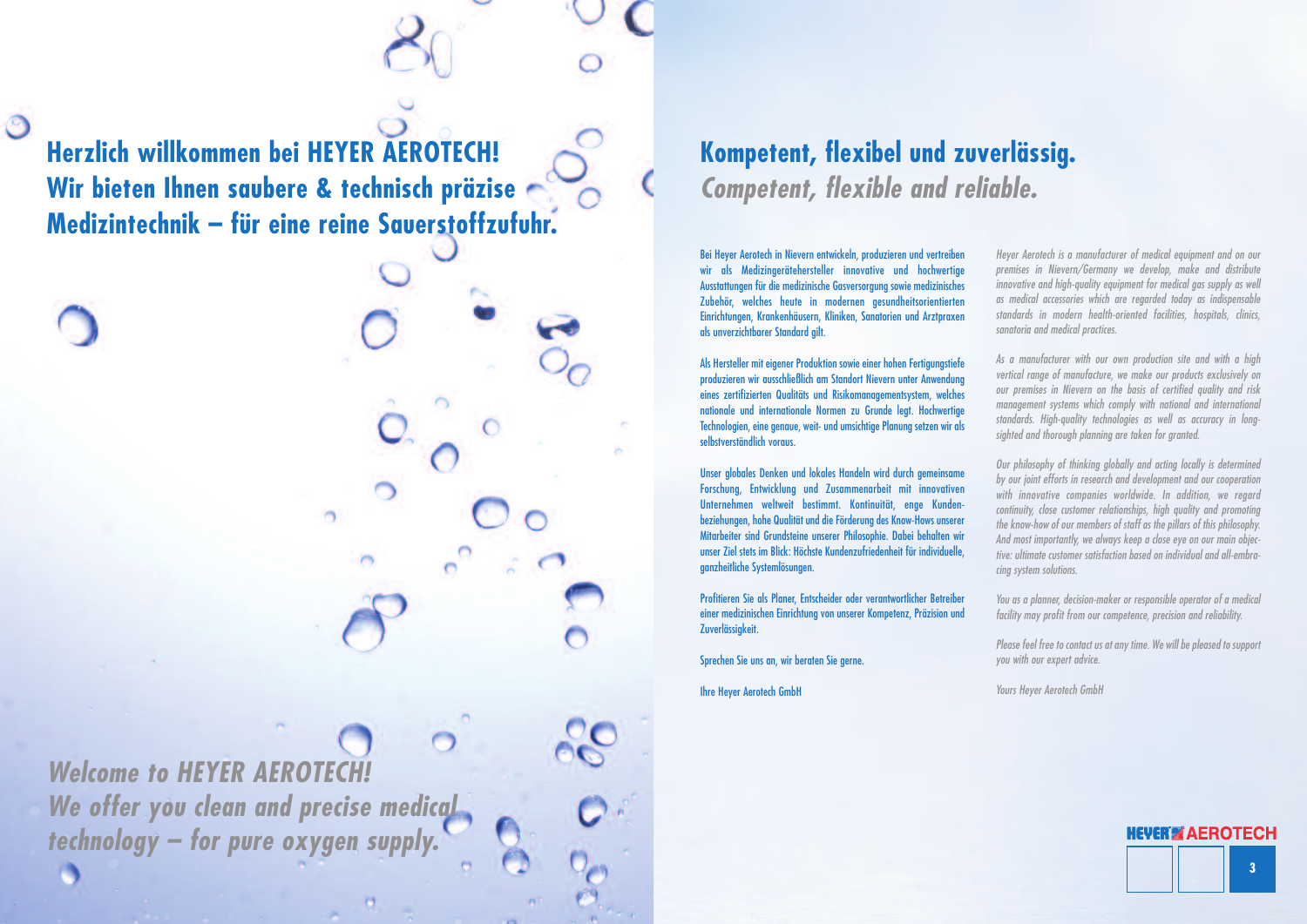**5**

**IEVERIZ AEROTECH** 

### **Flowmeter mit Messröhre** *Flowmeter with measuring tube*

- **Stufenlos regelbare Entnahmemenge 0 bis 15 L/Min.**
- **Versorgungsdruck 5 bar**
- Grundkörper aus eloxiertem Aluminium
- **Messröhre aus hochwertigem PSU**
- Ausgang passend für handelsübliche Aquapack- und Einmalbefeuchter
- Zum direkten Anschluss an eine Entnahmestelle mit Kodierung nach DIN 13260-2
- Doppel-Flowmeter direkt mit Verteilersystem zur getrennten, exakten Einstellung und Versorgung von zwei Patienten
- **Andere Entnahmemengen auf Anfrage**
- *Continuously variable release quantity 0 to 15 l/min.*
- *Pressure 5 bar*
- *Body made of anodized aluminium*
- *Measuring tube made of high-quality PSU*
- *Outlet suitable for aquapack and single-use humidifiers usual in trade*
- *For direct connection to an outlet with codification acc. to DIN 13260-2*
- *Twin flowmeter direct with distribution system for separate, exact adjustment and supply of two patients*
- *Other release quantities upon request*

#### **Flowmeter Direkt**

*Flowmeter Direct*

#### **Doppel-Flowmeter Direkt**

*Twin flowmeter Direct*



|                       |                       | Saverstoff einfach / Druckluft einfach<br>Oxygen single / Air single | Saverstoff doppelt / Druckluft doppelt<br>$\alpha$ ygen twin / Air twin |
|-----------------------|-----------------------|----------------------------------------------------------------------|-------------------------------------------------------------------------|
| Artikel-Nr.           | Article no.           | $ 660-0100 /660-0130 $                                               | $ 660-0120 /660-0170 $                                                  |
| $H \times B \times T$ | $H \times W \times D$ | 170 x 40 x 125 mm                                                    | 170 x 115 x 155 mm                                                      |
| Gewicht               | Weight                | 250 <sub>g</sub>                                                     | 600 g                                                                   |

#### **Flowmeter Direkt**

*Flowmeter Direct*

- Stufenlos regelbare Entnahmemenge 0 bis 15 L/Min.
- **Versorgungsdruck 5 bar**
- Grundkörper aus eloxiertem Aluminium
- **Messröhre aus hochwertigem PSU**
- Ausgang passend für handelsübliche Aquapack- und Einmalbefeuchter
- **Zur Befestigung an einer Geräteträgerschiene 25 x 10 mm**
- Doppel-Flowmeter Schiene mit Verteilersystem zur getrennten, exakten Einstellung und Versorgung von zwei Patienten
- **Andere Entnahmemengen und Schienenabmessungen auf Anfrage**

*Continuously variable release quantity 0 to 15 l/min. Pressure 5 bar Body made of anodized aluminium Measuring tube made of high-quality PSU Outlet suitable for aquapack and single-use humidifiers usual in trade To be mounted on a device-carrying rail 25 x 10 mm Twin flowmeter rail with distribution system for separate, exact adjustment and supply of two patients Other release quantities and rail dimensions upon request*

#### **Flowmeter Schiene**

*Flowmeter rail*



#### **Doppel-Flowmeter Schiene**

*Twin flowmeter rail*



|                       |                       | Saverstoff einfach / Druckluft einfach<br><b>Oxygen single / Air single</b> | Saverstoff doppelt / Druckluft doppelt<br>Oxygen twin / Air twin |
|-----------------------|-----------------------|-----------------------------------------------------------------------------|------------------------------------------------------------------|
| Artikel-Nr.           | Article no.           | $ 660-0110 /660-0150 $                                                      | $ 660-0121 /660-0171$                                            |
| $H \times B \times T$ | $H \times W \times D$ | 190 x 40 x 150 mm                                                           | 190 x 120 x 185 mm                                               |
| Gewicht               | <b>Weight</b>         | 450q                                                                        | 850 g                                                            |

#### **Flowmeter Schiene · stufenlos regelbare Entnahmemenge 0 bis 15 L/Min.**

*Flowmeter rail · continuously variable release quantity 0 to 15 l/min.*



Ersatzteile finden Sie auf Seite 17. *For spare parts refer to page 17.*

Auch in neutraler Farbcodierung lieferbar. *Neutral colour available.*

Ersatzteile finden Sie auf Seite 17. *For spare parts refer to page 17.* Anschlussschlauch siehe Seite 9. *For connecting hose refer to page 9.*

Auch in neutraler Farbcodierung lieferbar. *Neutral colour available.*

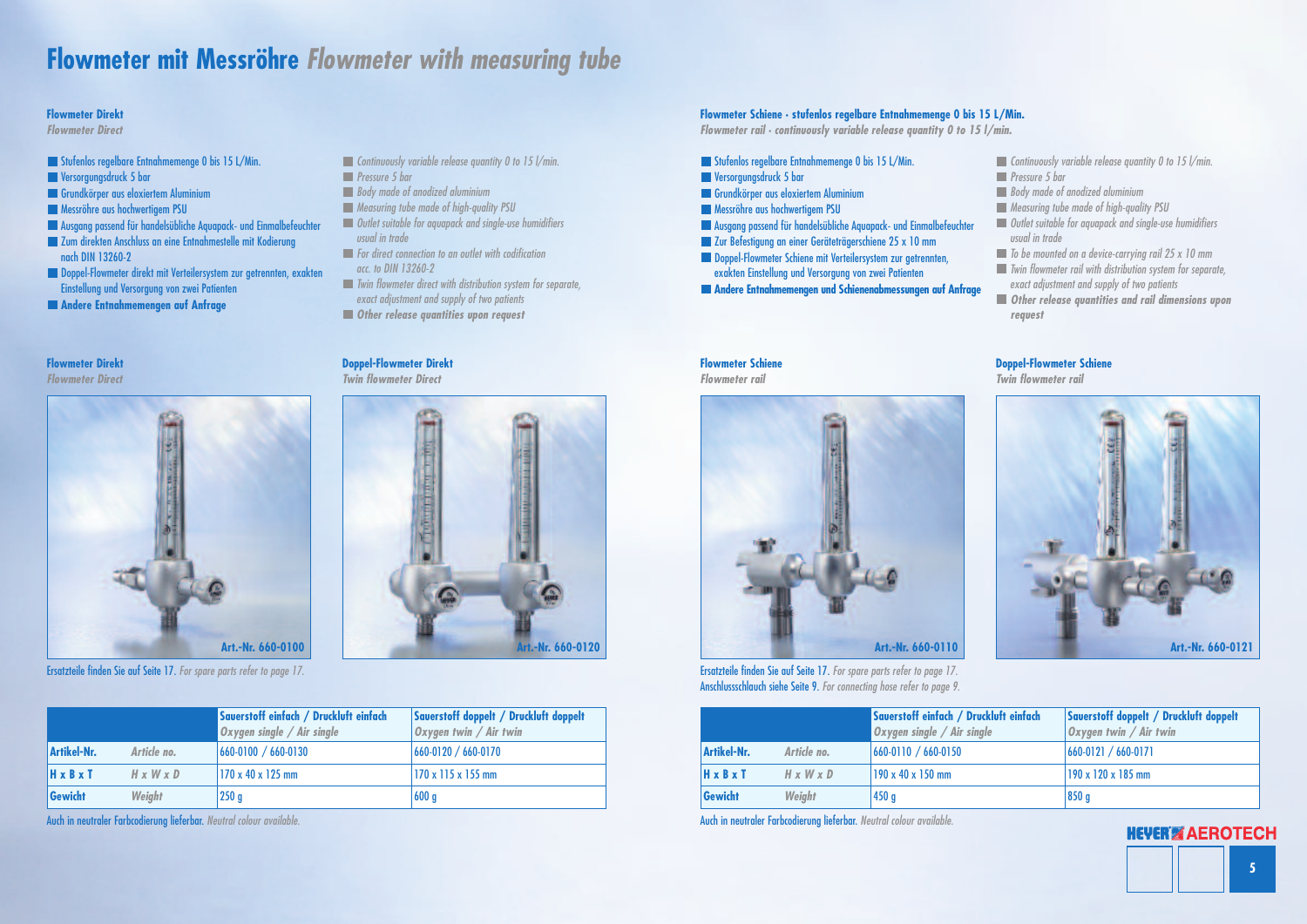### **Stufen-Flowmeter** *Graduate flowmeter*

- **Entnahmemenge stufenweise in 9 Stufen;** von 0 bis 15 L/Min. einstellbar
- **Versorgungsdruck 5 bar**
- Grundkörper aus eloxiertem Aluminium
- Ausgang passend für handelsübliche Aquapack- und Einmalbefeuchter
- Zum direkten Anschluss an eine Entnahmestelle mit Kodierung nach DIN 13260-2
- Doppel-Stufen-Flowmeter direkt zur getrennten, exakten Einstellung und Versorgung von zwei Patienten
- Des Weiteren sind folgende Leistungsbereiche erhältlich: 0 bis 1 L · 0 bis 5 L · 0 bis 30 L
- *Release quantity gradually adjustable 9 steps; 0 to 15 l/min. Pressure 5 bar*
- *Body made of anodized aluminium*
- *Outlet suitable for aquapack and single-use humidifiers usual in trade*
- *For direct connection to an outlet with codification acc. to DIN 13260-2*
- *Twin graduate flowmeter direct for separate, exact adjustment and supply of two patients*
- *Additionally available ranges of performance: 0 to 1 l · 0 to 5 l · 0 to 30 l*

#### **Stufen-Flowmeter Direkt**

- **Entimahmemenge stufenweise in 9 Stufen;** von 0 bis 15 L/Min. einstellbar
- **Versorgungsdruck 5 bar**
- **Grundkörper aus eloxiertem Aluminium**
- Ausgang passend für handelsübliche Aquapack- und Einmalbefeuchter
- **Zur Befestigung an einer Geräteträgerschiene 25 x 10 mm**
- **Andere Schienenabmessungen auf Anfrage**
- Doppel-Stufen-Flowmeter Schiene zur getrennten, exakten Einstellung und Versorgung von zwei Patienten
- Des Weiteren sind folgende Leistungsbereiche erhältlich: 0 bis 1 L · 0 bis 5 L · 0 bis 30 L

*Graduate flowmeter Direct*



#### **Doppel-Stufen-Flowmeter Direkt**

*Twin graduate flowmeter Direct*



|              |                       | Saverstoff einfach / Druckluft einfach | Saverstoff doppelt / Druckluft doppelt |
|--------------|-----------------------|----------------------------------------|----------------------------------------|
|              |                       | Oxygen single / Air single             | $\alpha$ ygen twin / Air twin          |
| Artikel-Nr.  | Article no.           | $ 660-0400  / 660-0430$                | $ 660-0420 /660-0470 $                 |
| <b>HxBxT</b> | $H \times W \times D$ | 55 x 40 x 120 mm                       | 55 x 120 x 145 mm                      |
| Gewicht      | Weight                | 250 <sub>g</sub>                       | 600 g                                  |

#### **Stufen-Flowmeter Direkt**

*Graduate flowmeter Direct*

*Release quantity gradually adjustable 9 steps; 0 to 15 l/min. Pressure 5 bar Body made of anodized aluminium Outlet suitable for aquapack and single-use humidifiers usual in trade To be mounted on a device-holding rail 25 x 10 mm Other rail dimensions upon request Twin graduate flowmeter rail with distribution system for separate, exact adjustment and supply of two patients Additionally available ranges of performance: 0 to 1 l · 0 to 5 l · 0 to 30 l*

#### **Stufen-Flowmeter Schiene**

*Graduate flowmeter rail*

#### **Doppel-Stufen-Flowmeter Schiene**

*Twin graduate flowmeter rail*



|                       |                       | Saverstoff einfach / Druckluft einfach<br>Oxygen single / Air single | Saverstoff doppelt / Druckluft doppelt<br>Oxygen twin / Air twin |
|-----------------------|-----------------------|----------------------------------------------------------------------|------------------------------------------------------------------|
| Artikel-Nr.           | Article no.           | 660-0410 / 660-0450                                                  | $ 660-0421 /660-0471$                                            |
| $H \times B \times T$ | $H \times W \times D$ | $85 \times 40 \times 145$ mm                                         | $ 85 \times 125 \times 175$ mm                                   |
| Gewicht               | <b>Weight</b>         | 450 <sub>g</sub>                                                     | 800 g                                                            |

**Stufen-Flowmeter Schiene**

*Graduate flowmeter rail*

Auch in neutraler Farbcodierung lieferbar. *Neutral colour available.*



Anschlussschlauch siehe Seite 9. *For connecting hose refer to page 9.*

Auch in neutraler Farbcodierung lieferbar. *Neutral colour available.*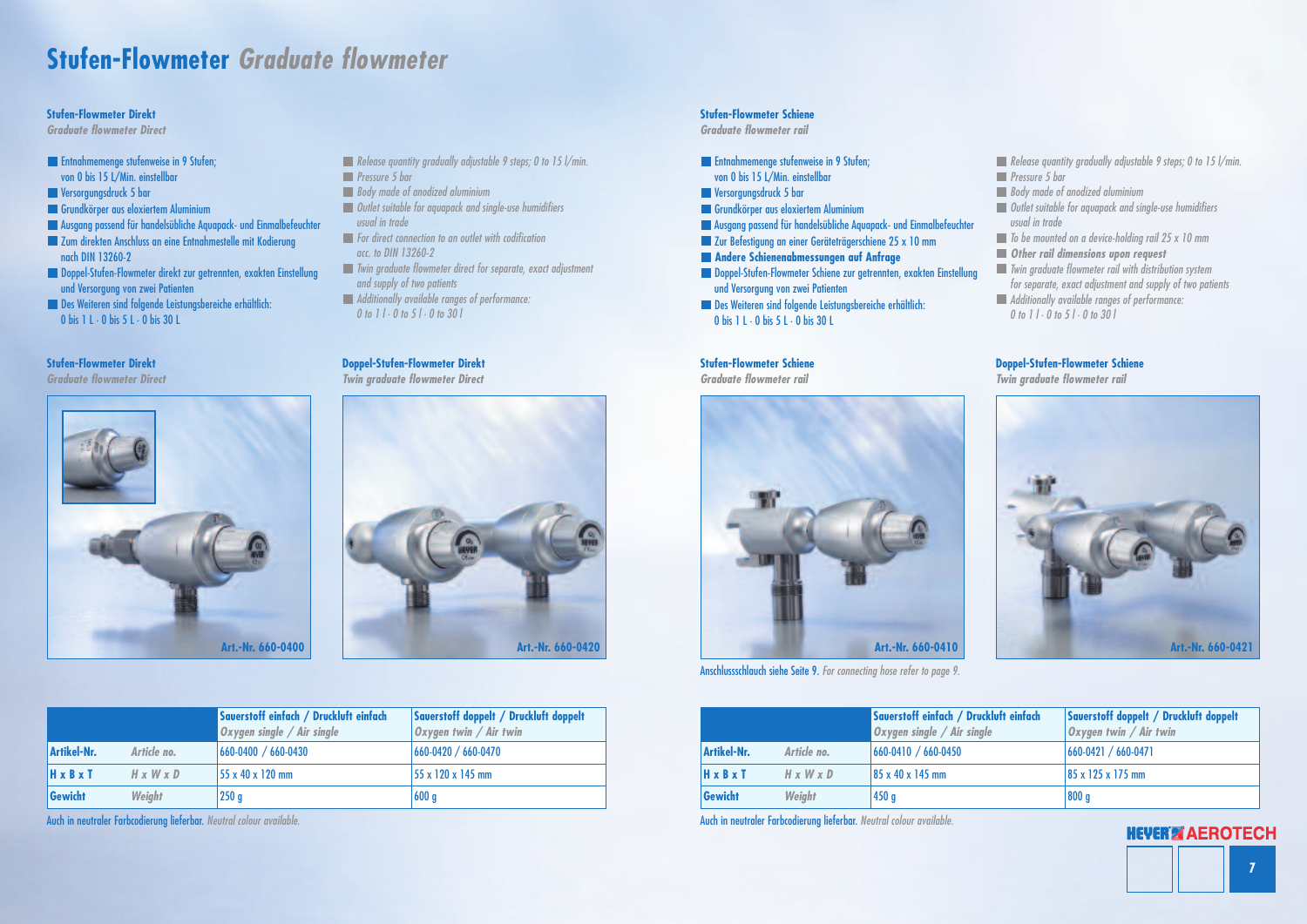

### **Mischer & Anschluss-Schläuche** *Mixer & connecting hoses*

- **Flowmeter mit Messröhren stufenlos regelbar**
- **Versorgungsdruck 5 bar**
- Grundkörper aus eloxiertem Aluminium
- **Messröhre aus hochwertigem PSU**
- Ausgang passend für handelsübliche Aquapack- und Einmalbefeuchter
- **Zur Befestigung an eine Norm-Geräteträgerschiene 25 x 10 mm**
- *Flowmeter with measuring tubes continuously variable*
- *Pressure 5 bar*
- *Body made of anodized aluminium*
- *Measuring tube made of high-quality PSU*
- *Outlet suitable for aquapack and single-use humidifiers usual in trade*
- *To be mounted on a standard device-holding rail 25 x 10 mm*

#### 02/Air Mischer mit Sensor und Sprudelbefeuchter · Entnahmesystem zur flexiblen Anpassung der abzugebenden 02 Konzentration Oxygen/air mixer with sensor and bubble humidifier · release system for flexible adaptation of oxygen concentration to be supplied

- **Digitale 02 Konzentrationsanzeige**
- Sprudelbefeuchter
- **C2 Maske mit Kopfband**
- O2 Anschlussschlauch, 1,5 m, für Entnahmestellen mit Kodierung nach DIN 13260-2
- **Air Anschlussschlauch, 1,5 m, für Entnahmestellen** mit Kodierung nach DIN 13260-2

**Art.-Nr. 675-0100**

#### Angaben wiebei Art.-Nr. 675-0100. **Im Lieferumfang zusätzlich enthalten:**

*Details identical to Art. No. 675-0100. Scope of delivery also includes:*

- *Digital display of oxygen concentration*
- *Bubble humidifier*
- *Oxygen mask with bandeau*
- *Oxygen connecting hose for outlets*
- *acc. to DIN 13260-2*
- *Air connecting hose for outlets acc. to DIN 13260-2*







|               |                       | 02/Air Mischer<br>Oxygen/air mixer | 02/Air Mischer mit Sensor und Sprudelbefeuchter<br>Oxygen/air mixer with sensor and bubble humidifier |
|---------------|-----------------------|------------------------------------|-------------------------------------------------------------------------------------------------------|
| Artikel-Nr.   | Article no.           | $ 675-0100 $                       | 410-0046                                                                                              |
| <b>H</b> xBxT | $H \times W \times D$ | $ 215 \times 120 \times 180$ mm    | 510 x 120 x 205 mm                                                                                    |
| Gewicht       | <b>Weight</b>         | 1115g                              | 2650 g                                                                                                |

| $\mathbf{z}$   | <b>Anschluss-Schlauch Air<br/>Connecting hose air</b> |
|----------------|-------------------------------------------------------|
| $\mathsf{len}$ |                                                       |
|                | 660-0117 / 660-0116                                   |
|                | 1,5m                                                  |
|                | 350 <sub>g</sub>                                      |

|                 |                                                               | Anschluss-Schlauch 02 Anschluss-Schlauch<br><b>Connecting hose oxygen Connecting hose air</b> |                     |
|-----------------|---------------------------------------------------------------|-----------------------------------------------------------------------------------------------|---------------------|
|                 | Art.-Nr. ISO/Neutral Art. No. ISO/neutral 660-0107 / 660-0106 |                                                                                               | 660-0117 / 660-0116 |
| Schlauchlänge/m | Length of hose/ $m$                                           | 1.5 m                                                                                         | 1,5m                |
| Gewicht         | <b>Weight</b>                                                 | 350 <sub>q</sub>                                                                              | 350 <sub>g</sub>    |

#### **O2/Air Mischer · Entnahmesystem zur flexiblen Anpassung der abzugebenden O2 Konzentration** *Oxygen/air mixer · release system for flexible adaptation of oxygen concentration to be supplied*

### **Anschlussschlauch Air mit NIST-Verschraubung und Entnahmestecker nach DIN 13260-2**

*Connecting hose air with NIST-screw joints and outlet plug acct. to DIN 13260-2*

#### **Anschlussschlauch O2 mit NIST-Verschraubung und Entnahmestecker nach DIN 13260-2**

*Connecting hose oxygen with NIST-screw joints and outlet plug acc. to DIN 13260-2*



Anschlussschlauch siehe Seite 9. *For connecting hose refer to page 9.* Auch in neutraler Farbcodierung lieferbar. *Neutral colour available.*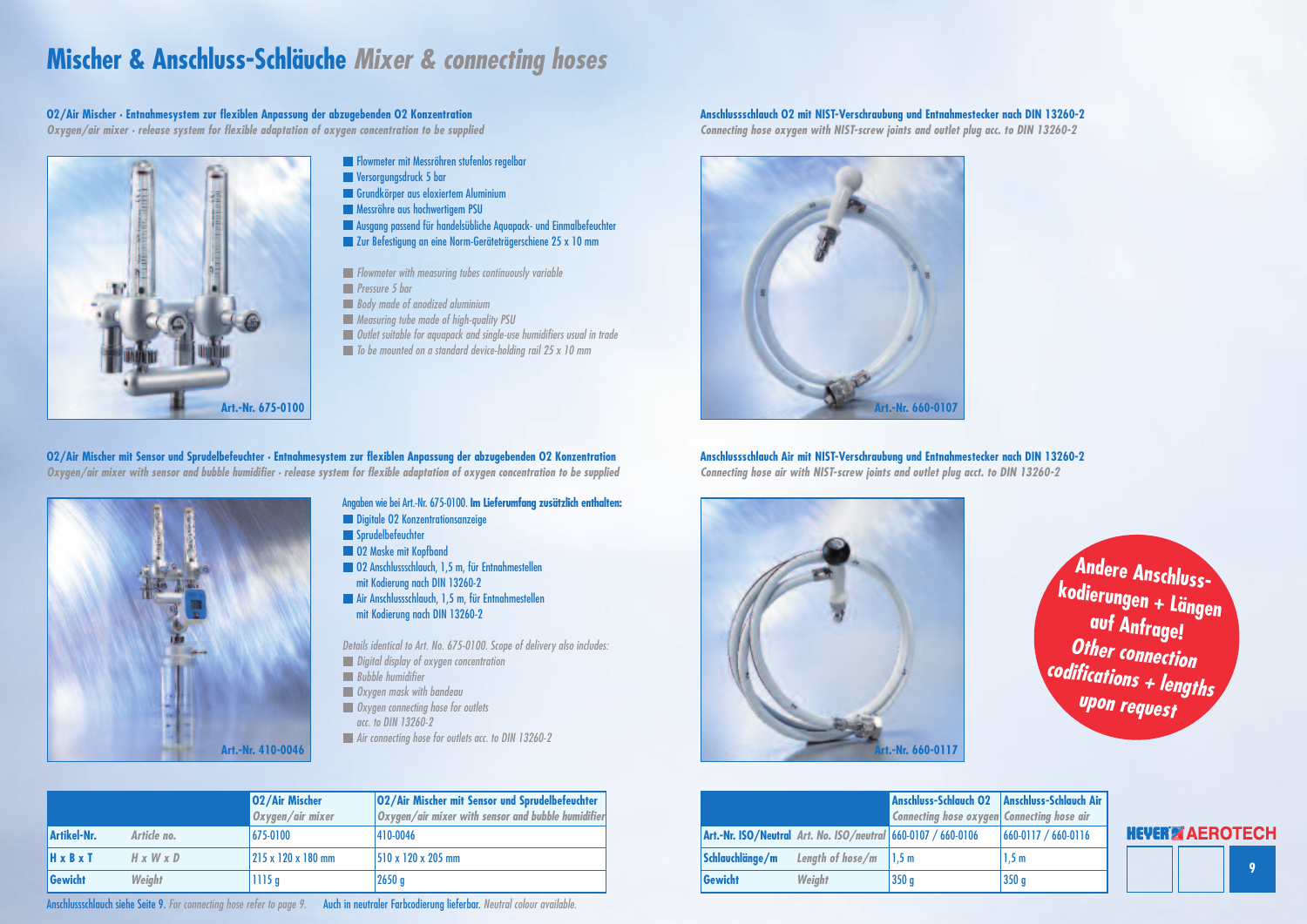

### **O2-Therapieeinheit** *Oxygen therapy unit* **O2-Kombieinheit** *Oxygen combi unit*

Folgende Funktionen werden in einer kompakten Einheit geliefert: Druckminderer für O2 Flaschen bis 200 bar mit Inhaltsmanometer

und Handverschraubung Flowmeter mit Messröhre 0-15 L stufenlos regelbar, Ausgang passend für handelsübliche Aquapack- und Einmalbefeuchter

#### Zur Aufnahme und Transport von 10 L Flaschen Mit 5-Fuß Fahrgestell

*The following functions are delivered in a compact unit:*

- *Pressure reducer for oxygen bottles up to 200 bar with content manometer and manual screw cap*
- *Flowmeter with measuring tube 0-15 l, continuously adjustable; outlet suitable for aquapack and single-use humidifiers usual in trade*
- Entnahmemenge stufenweise in 9 Stufen; von 0 bis 15 L/Min. einstellbar **Injektor O2 betrieben für Absaugung**
- **CO2** Entnahmekupplung

*For holding and transporting 10 l bottles 5-foot rack*





#### **O2-Therapieeinheit**

*Oxygen therapy unit*

#### **Flaschenwagen**

*Cylinder truck*

![](_page_5_Picture_19.jpeg)

#### **O2-Kombieinheit mit Flowmeter mit Messröhre**

*Oxygen combi unit with flowmeter and measuring tube*

|                    |               | <b>02-Therapieeinheit</b><br>Oxygen therapy unit |
|--------------------|---------------|--------------------------------------------------|
| <b>Artikel-Nr.</b> | Article no.   | 557-3010                                         |
| <b>H</b> xBxT      |               | $H \times W \times D$ 170 x 50 x 175 mm          |
| Gewicht            | <b>Weight</b> | 950g                                             |

Mehrere Funktionen werden in einer kompakten Einheit geliefert: Druckminderer für O2 Flaschen bis 200 bar mit Inhaltsmanometer und Handverschraubung

*Several functions are delivered in a compact unit:*

- *Pressure reducer for oxygen bottles up to 200 bar with content manometer and manual screw cap*
- *Release quantity gradually adjustable 9 steps; 0 to 15 l/min.*
- *Oxygen-operated injector for suction*
- *Oxygen distributor*

Mehrere Funktionen werden in einer kompakten Einheit geliefert: Druckminderer für O2 Flaschen bis 200 bar mit Inhaltsmanometer und Handverschraubung

Flowmeter mit Messröhre 0-15 L stufenlos regelbar, Ausgang passend für handelsübliche Aquapack- und Einmalbefeuchter Injektor O2 betrieben für Absaugung · O2 Entnahmekupplung

*Several functions are delivered in a compact unit:*

*Pressure reducer for oxygen bottles up to 200 bar with content manometer and manual screw cap*

*Flowmeter with measuring tube 0-15 l, continuously adjustable; exit suitable for aquapack and single-use humidifiers usual in trade Oxygen-operated injector for suction · Oxygen distributor*

![](_page_5_Picture_13.jpeg)

#### **O2-Kombieinheit mit Stufen-Flowmeter**

*Oxygen combi unit*

|                                             | <b>02-Kombieinheit</b><br>Oxygen combi unit |
|---------------------------------------------|---------------------------------------------|
| Artikel-Nr. Article no.                     | 410-0167                                    |
| $H \times B \times T$ $H \times W \times D$ | 180 x 210 x 185 mm                          |
| Gewicht<br><b>Weight</b>                    | 2500 g                                      |

|                                             | 02-Kombieinheit<br>Oxygen combi unit |
|---------------------------------------------|--------------------------------------|
| Artikel-Nr. Article no.                     | 410-0166                             |
| $H \times B \times T$ $H \times W \times D$ | 180 x 210 x 185 mm                   |
| Gewicht<br>Weight                           | 2500 g                               |

|                                |        | <b>Flaschenwagen</b><br><b>Cylinder truck</b>                     | Flaschenmantel<br><b>Cylinder cover</b> |
|--------------------------------|--------|-------------------------------------------------------------------|-----------------------------------------|
| <b>Artikel-Nr.</b> Article no. |        | $ 502-3710$                                                       | 502-3800                                |
|                                |        | $H \times B \times T$ $H \times W \times D$ 900 x 600 x 600 mm  - |                                         |
| Gewicht                        | Weight | 4300 g                                                            |                                         |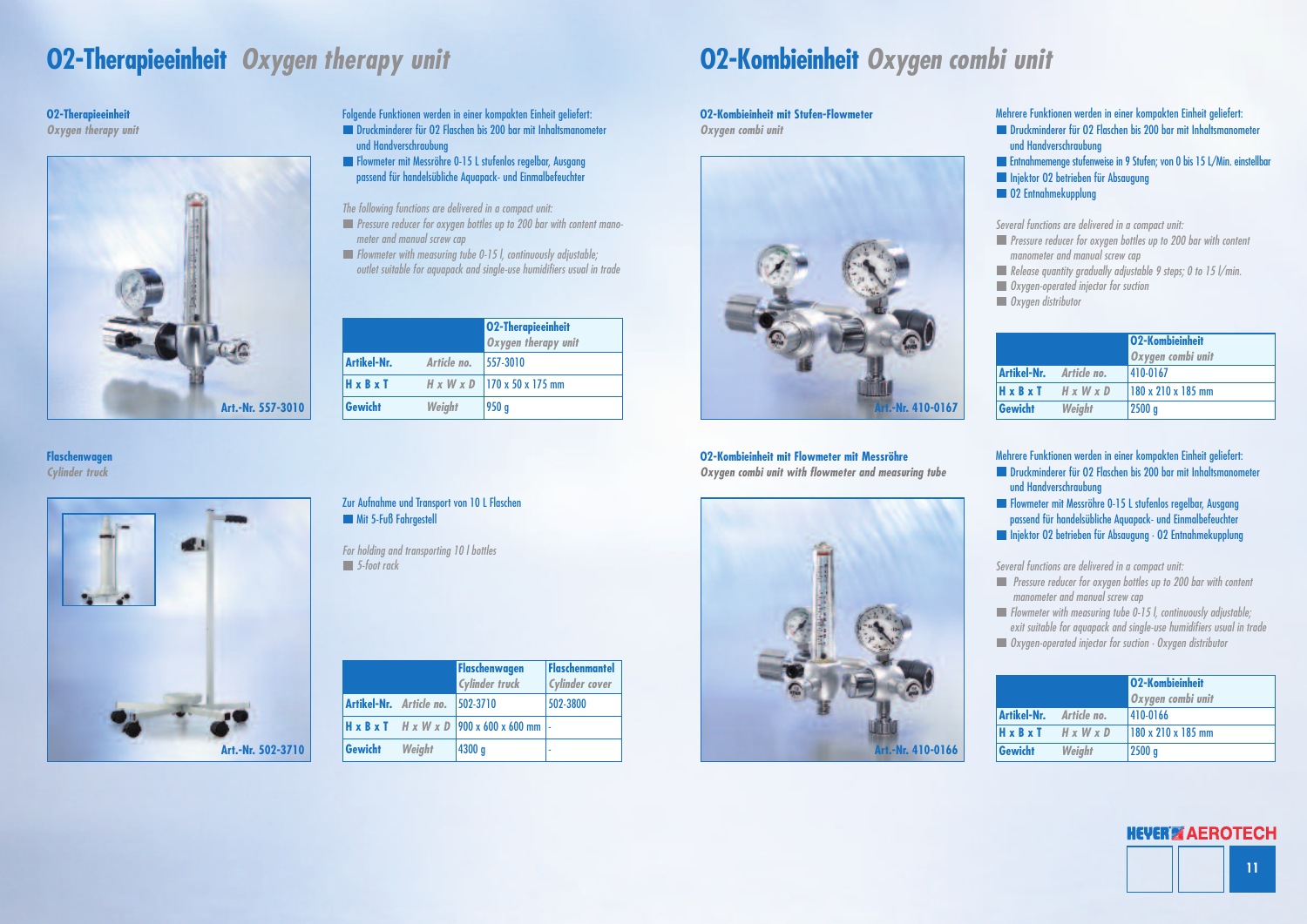![](_page_6_Picture_28.jpeg)

## **Befeuchter & Vernebler** *Humidifier & atomizer*

#### **Comparent ausers** eloxiertem Aluminium Vorratsflasche: Skalierung 250 ml, aus autoklavierbarem PSU

*Upper part: anodized aluminium Supply bottle: Skalierung 250 ml, made of autoclavable PSU*

- Geeignet zum Transport sowie zum Einhängen an eine Geräteträgerschiene oder Bettengestell
- Flaschenmantel über Art.-Nr.: 502-3800 ist separat zu bestellen
- Flaschenhalter kann über Art.-Nr.: 410-0157 separat bestellt werden

Tragegestell zur Aufnahme einer 2,0 L Flasche

*Carrying rack for holding a 2 l bottle*

- *Suitable for transport or for fastening to a device-holding rail or a bed frame*
- *Cylinder cover for Art. No. 502-3800, to be ordered separately*
- *Cylinder holder for Art. No. 410-0157, to be ordered separately*

#### **Sprudelbefeuchter** *Bubble humidifier*

#### **Trageestell**

*carrying rack*

![](_page_6_Picture_20.jpeg)

#### **Aerosolvernebler**

*Aerosol atomizer*

![](_page_6_Picture_27.jpeg)

![](_page_6_Picture_16.jpeg)

|                       |                       | <b>Sprudelbefeuchter</b><br><b>Bubble humidifier</b> | <b>Aerosolvernebler</b><br><b>Aerosol atomizer</b> |
|-----------------------|-----------------------|------------------------------------------------------|----------------------------------------------------|
| Artikel-Nr.           | Article no.           | $ 660-0142 $                                         | 660-0164                                           |
| $H \times B \times T$ | $H \times W \times D$ | 230 x 70 x 100 mm                                    | 245 x 70 x 90 mm                                   |
| <b>Gewicht</b>        | <b>Weight</b>         | 400 g                                                | 450 <sub>g</sub>                                   |

### **Befeuchter und Vernebler zum Anschluß an Flowmeter mit Normverschraubung**

*Humidifier and atomizer to be connected to flowmeter with standard screw joints*

### **Tragegestell** *Carrying rack*

|                |                                  | <b>Tragegestell</b><br><b>Carrying rack</b>                    |
|----------------|----------------------------------|----------------------------------------------------------------|
|                | Artikel-Nr. Article no. 410-0168 |                                                                |
|                |                                  | $H \times B \times T$ $H \times W \times D$ 540 x 335 x 220 mm |
| Gewicht Weight |                                  | $5,2$ kg                                                       |

![](_page_6_Picture_22.jpeg)

![](_page_6_Picture_23.jpeg)

#### **Tragegestell**

*Carrying rack*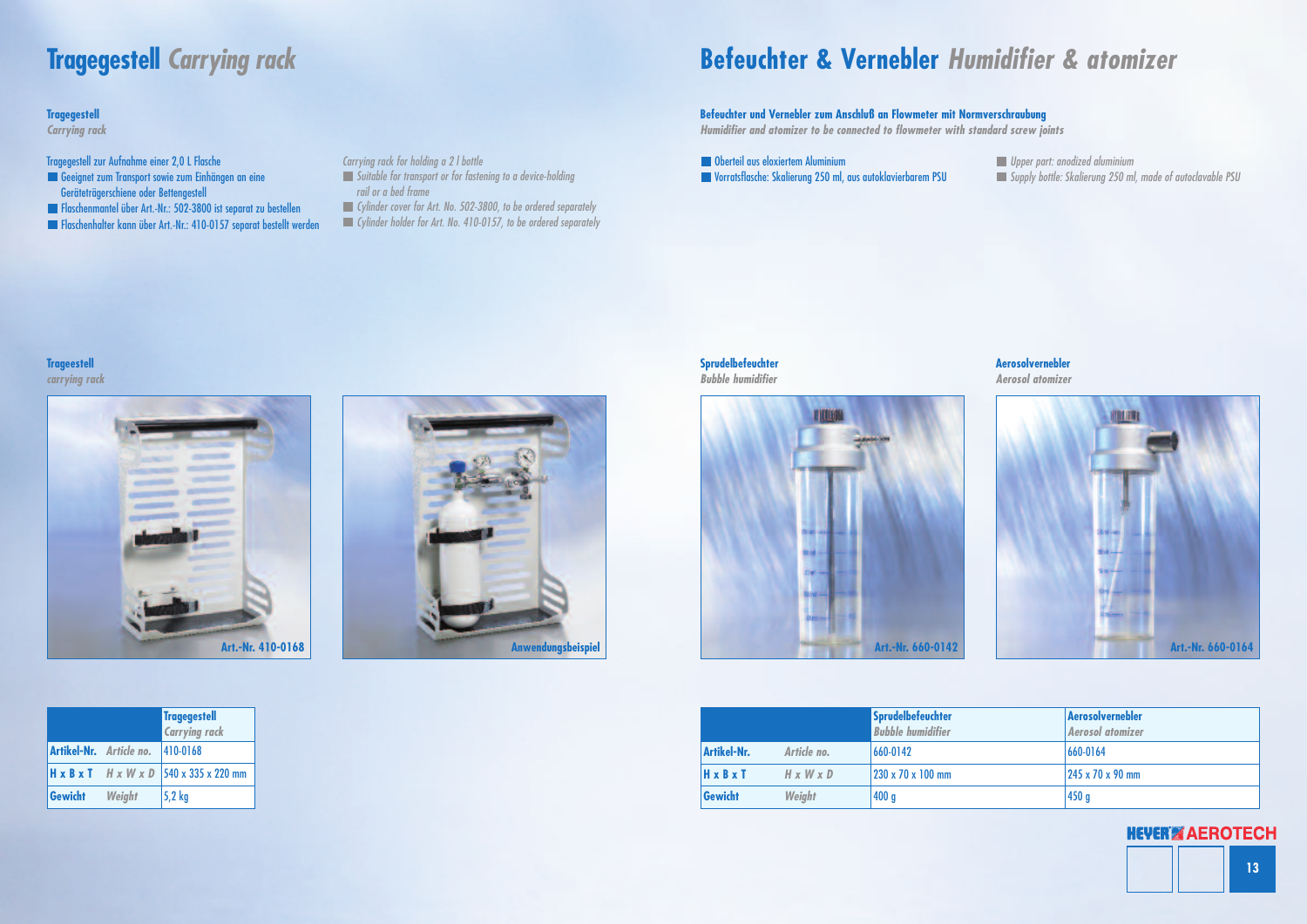![](_page_7_Figure_22.jpeg)

### **Zubehör** *Accessories*

*Weight: 50 g Hose length 2,0 m*

- Gelenkarm für Schläuche DN 22 zum Befestigen an einer Geräteträgerschiene 25 x 10 mm
- Länge: 1.000 mm
- **Andere Schienenabmessungen auf Anfrage**
- *Articulated device for tubes DN 22 to be mounted on device-holding rail 25 x 10 mm*
- *Length: 1.000 mm*
- *Other release quantities and rail dimensions upon request*

#### **O2-Maske mit Kopfband/O2-Nasenbrille**

*Oxygen mask with bandeau/Oxygen glasses*

![](_page_7_Picture_10.jpeg)

**Schlauchadapter für Flowmeter · Kunststoff** *Hose adapter for flowmeter · plastic*

### **Schlauchadapter für Flowmeter · Metallausführung**

*Hose adapter for flowmeter · metal*

![](_page_7_Picture_3.jpeg)

Gewicht: 50 g Schlauchlänge 2,0 m

| <b>Artikel-Nr.</b><br>Article no. | <b>Bezeichnung</b><br><b>Description</b>                                                                                |
|-----------------------------------|-------------------------------------------------------------------------------------------------------------------------|
| $1519-2512$ $\odot$               | Schlauchadapter mehrstufig Ø 6 - 10 mm für Flowmeter<br>Hose adapter, multi-level, $\emptyset$ 6 – 10 mm, for flowmeter |
| $519-2511$ $\circ$                | Schlauchadapter Ø 6 mm für Flowmeter<br>Hose adapter Ø 6 mm for flowmeter                                               |

| Artikel-Nr. | <b>Bezeichnung</b>                                                                          |
|-------------|---------------------------------------------------------------------------------------------|
| Article no. | <i><b>Description</b></i>                                                                   |
| 519-2510    | Schlauchadapter Ø 5 - 9 mm für Flowmeter<br>Hose adapter $\emptyset$ 5 – 9 mm for flowmeter |

![](_page_7_Picture_8.jpeg)

#### **Gelenkarm** *Articulated device*

| <b>Artikel-Nr.</b><br>Article no. | <b>Bezeichnung</b><br><b>Description</b>                                         |
|-----------------------------------|----------------------------------------------------------------------------------|
| 623-1250                          | <b>Gelenkarm Flex</b><br><b>Articulated device Flex</b>                          |
| 623-1250 S                        | Gelenkarm mit feststellbaren Gelenken<br>Articulated device with lockable hinges |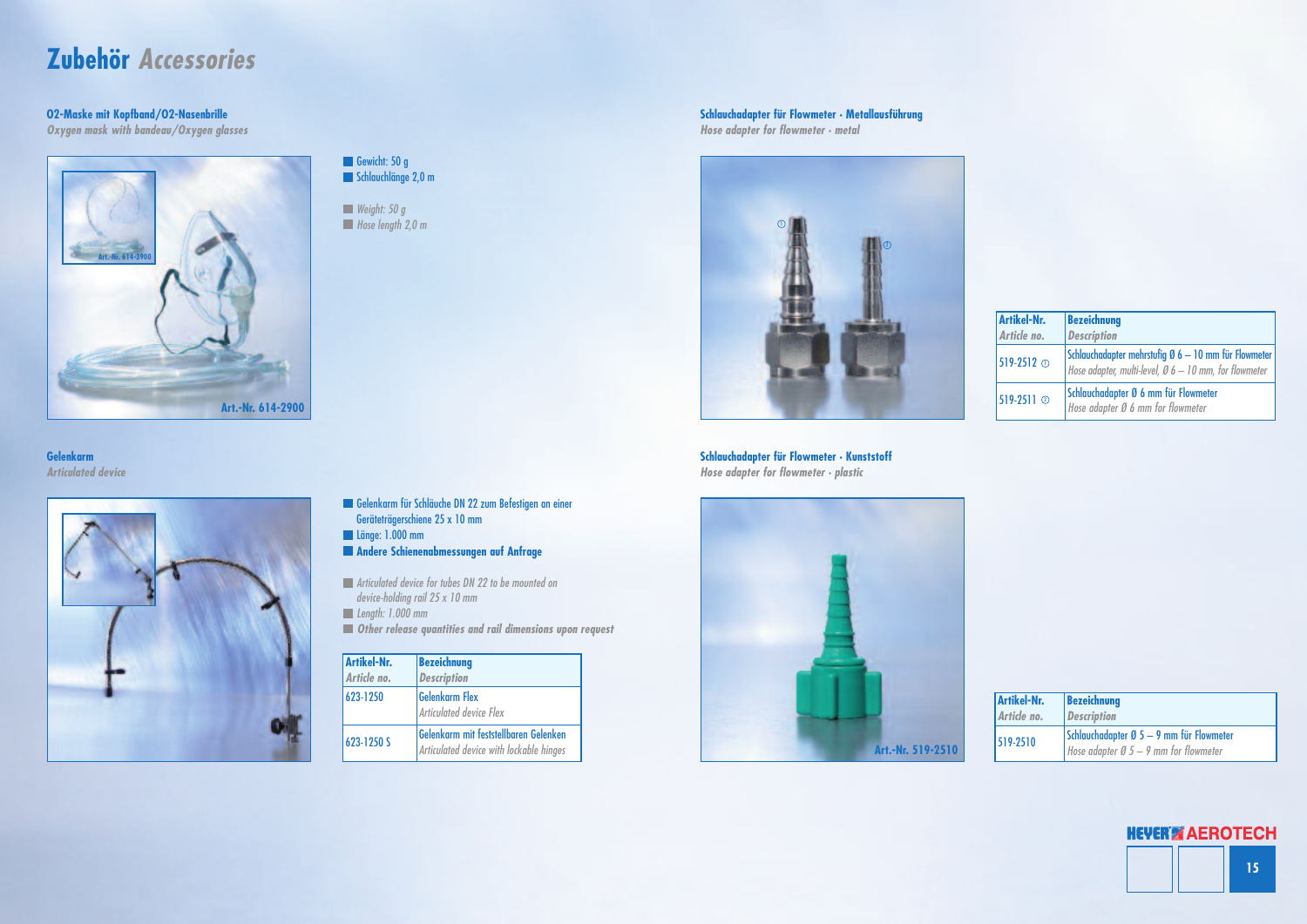![](_page_8_Figure_18.jpeg)

### **Zubehör** *Accessories*

![](_page_8_Picture_3.jpeg)

**Schlauchhalter zum Festschrauben** *Screwable hose holder*

#### **Zur Befestigung an einer Geräteschiene 25 x 10 mm Andere Schienenabmessungen auf Anfrage**

#### **Schlauchhalter zum Einhängen**

*Hose holder to hang up*

#### **Zur Befestigung an einer Geräteschiene 25 x 10 mm Andere Schienenabmessungen auf Anfrage**

![](_page_8_Picture_5.jpeg)

*To be fastened to device-holding rail 25 x 10 mm Other rail dimensions upon request*

*To be fastened to device-holding rail 25 x 10 mm Other rail dimensions upon request*

## **Ersatzteile** *Spare parts*

**Ersatzteile für Sprudelbefeuchter und Aerosolvernebler** *Spare parts for bubble humidifier and aerosol atomizer*

#### **Ersatzteile für Flowmeter mit Messröhre**

*Spare parts for flowmeter with measuring tube*

|                         | Artikel-Nr. Article no. Bezeichnung Designation                             |
|-------------------------|-----------------------------------------------------------------------------|
| $660-0101$ <sup>O</sup> | <b>Dichtungs-Set Flowmeter</b><br>Gasket set for flowmeter                  |
| 023-2900 $\circledcirc$ | Überrohr für Fließmesser<br>Covering tube for flowmeter                     |
| 023-2940 $\circledcirc$ | Fließmesser 02 kpl. für Flowmeter<br>Flowmeter oxygen, compl. for flowmeter |
| $023-2941$ <sup>o</sup> | Fließmesser Air kpl. für Flowmeter<br>Flowmeter air, compl. for flowmeter   |
| 660-0102 <sup>①</sup>   | <b>Reguliereinheit Flowmeter</b><br>Regulating unit flowmeter               |

|                         | <b>Artikel-Nr.</b> Article no. Bezeichnung Designation |
|-------------------------|--------------------------------------------------------|
| 043-3015 $\odot$        | <b>Düsenhalterrohr</b>                                 |
|                         | Nozzle holder                                          |
| $660-0167$ <sup>①</sup> | Ersatzglas 250 ml                                      |
|                         | Spare jar 250 ml                                       |
| 049-3901 3              | Dichtring Ø 65 x Ø 57 x 4 mm                           |
|                         | Sealing ring $\emptyset$ 65 x $\emptyset$ 57 x 4 mm    |
| 042-2316 $\circ$        | Sprudeldüse                                            |
|                         | <b>Bubble</b> nozzle                                   |
| 660-0163 ©              | Düse für Aerosolbefeuchter mit Düsenschlauch           |
|                         | Nozzle for aerosol humidifier with nozzle hose         |
| 042-2315 ©              | Verlängerung für Sprudeldüse                           |
|                         | <b>Extension for bubble nozzle</b>                     |

![](_page_8_Picture_13.jpeg)

![](_page_8_Picture_15.jpeg)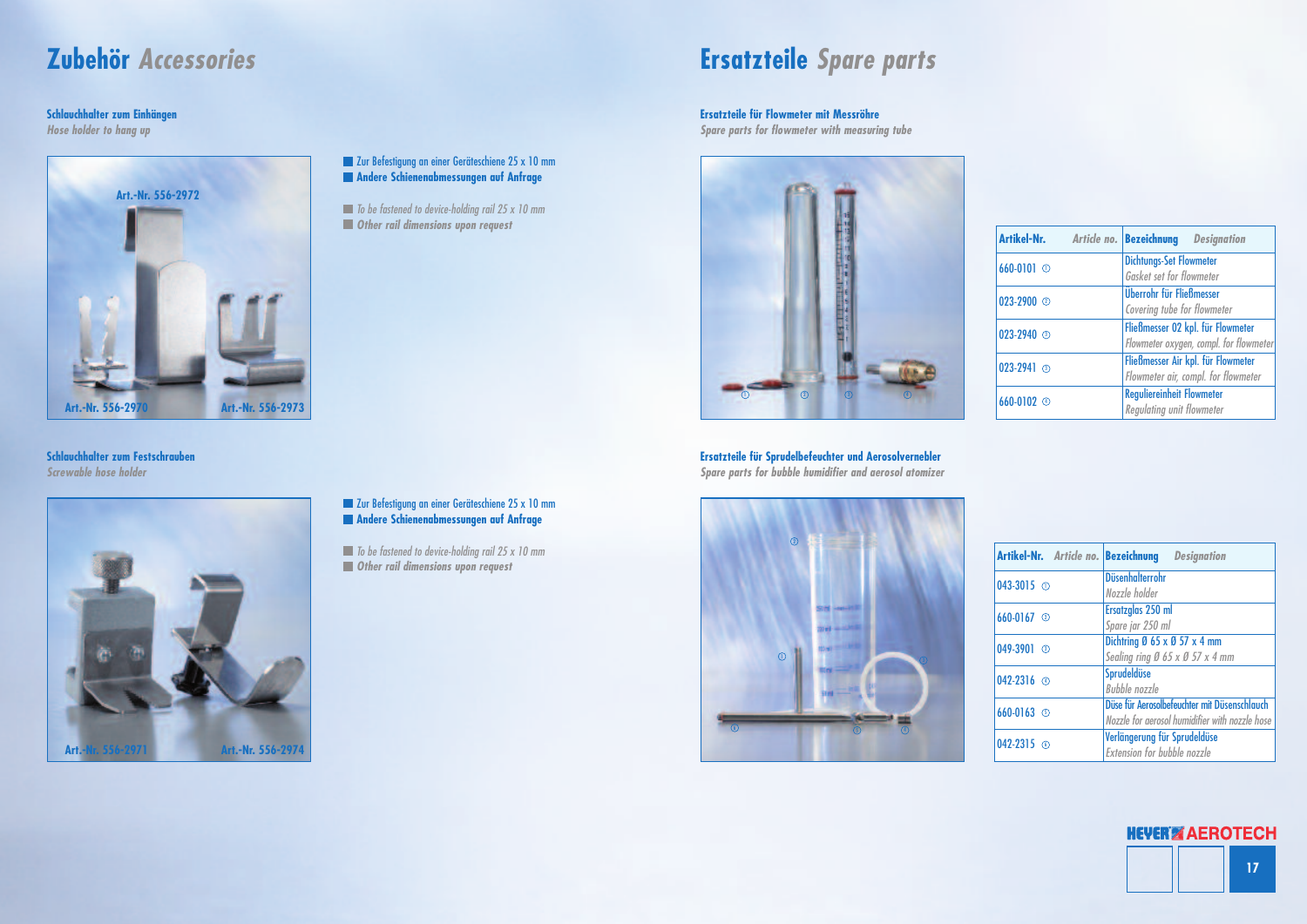**Graphische Darstellung der Einsatzorte unserer Produkte im medizinischen Gasversorgungssystem.** *Schematic overview of the locations of our products in medical gas supply systems.*

![](_page_9_Figure_2.jpeg)

![](_page_9_Picture_1.jpeg)